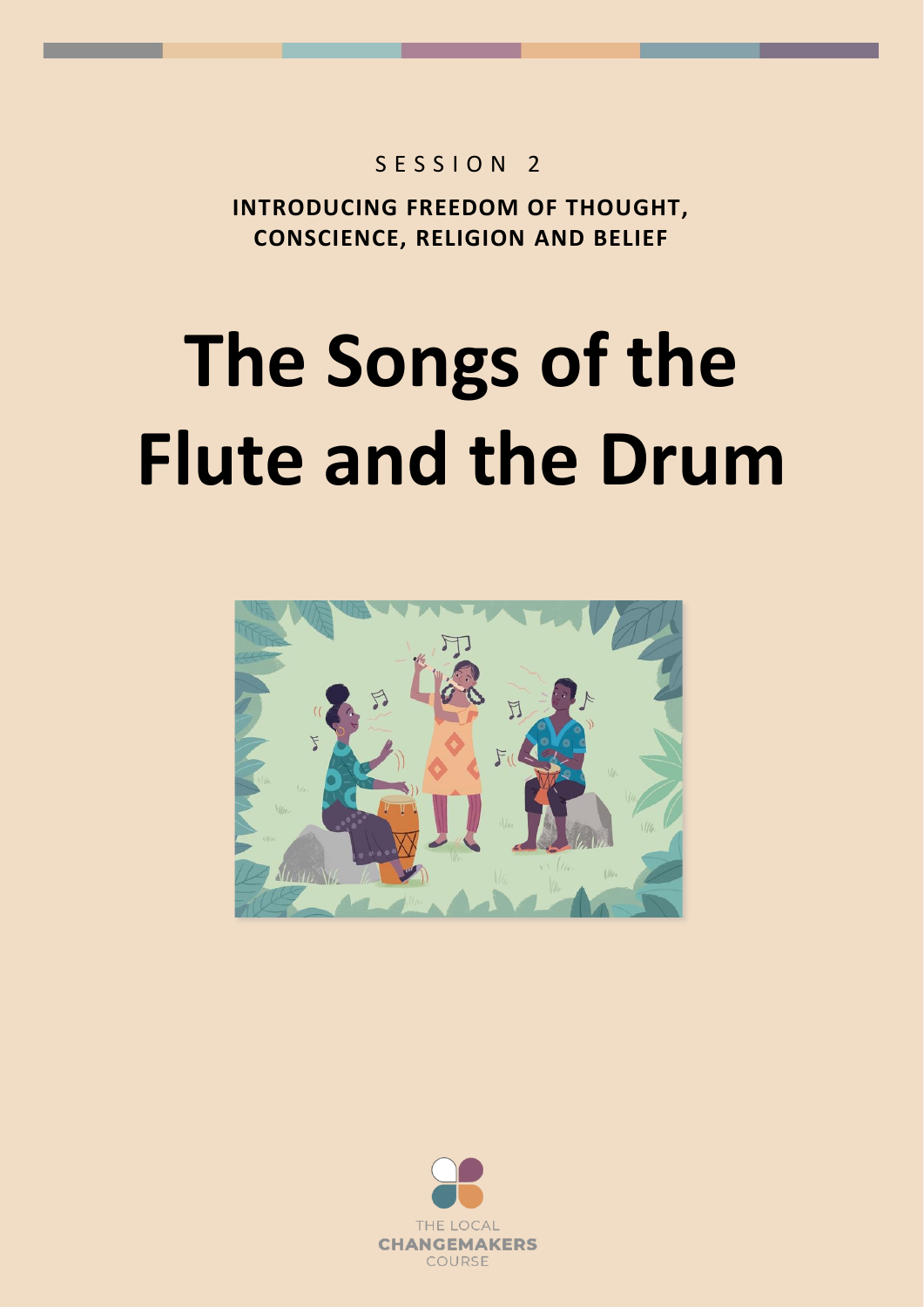## The Songs of the Flute and the Drum

By Katherine Cash and Sidsel-Marie Winther Prag Illustrated by Toby Newsome

*This story forms the basis of the 'Once upon a time exercise' and is illustrated by slides 3-23 of the session 2 PowerPoint.*







## **THE SONGS OF THE FLUTE AND THE DRUM**

Once upon a time, there were two villages.

The people of the village in the forest were renowned for drumming and dancing. The moment a child could sit upright, they were given a drum. There were tiny drums that sounded like quiet rainfall and great thunderous drums that took two to carry. Drumming accompanied life – celebrations, mourning and everything in between – and the people believed that the drumming kept their lives in harmony with the spirits of the forest.



The people of the village in the valley below had never understood the drummers. They found the drumming intrusive and sniggered at the simple 'banging'. When a boy was born in this village, his father carved a flute from wood or bone and the boy carried it on a string around his neck until his life's end. It took many years to master their traditional melodies and the highest honour was bestowed upon men whose skill made the flute sing so sweetly that the God of the heavens would be enchanted and grant rain and sunshine for the fields.



Although villagers from Drum village went to the weekly market in Flute village to sell their wares, people from the two villages did not mingle. Drumming was banned in the marketplace. Many stall owners from Flute village refused to sell to the drummers and the drummers resented the flute villagers.



A young girl, an only child named Ziana, lived in Flute village. Her curiosity and kindness made her loved by all. When she was 10 years old, her father fell ill. One day, he called her to him, "My dearest daughter, I will not live for long. Take my flute and wear it so we will always be together". Ziana was mortified; it was not customary for girls to carry a flute, but soon she asked herself, "Why shouldn't I be allowed to play?" On the night her father died, Ziana took the flute and hung it round her neck.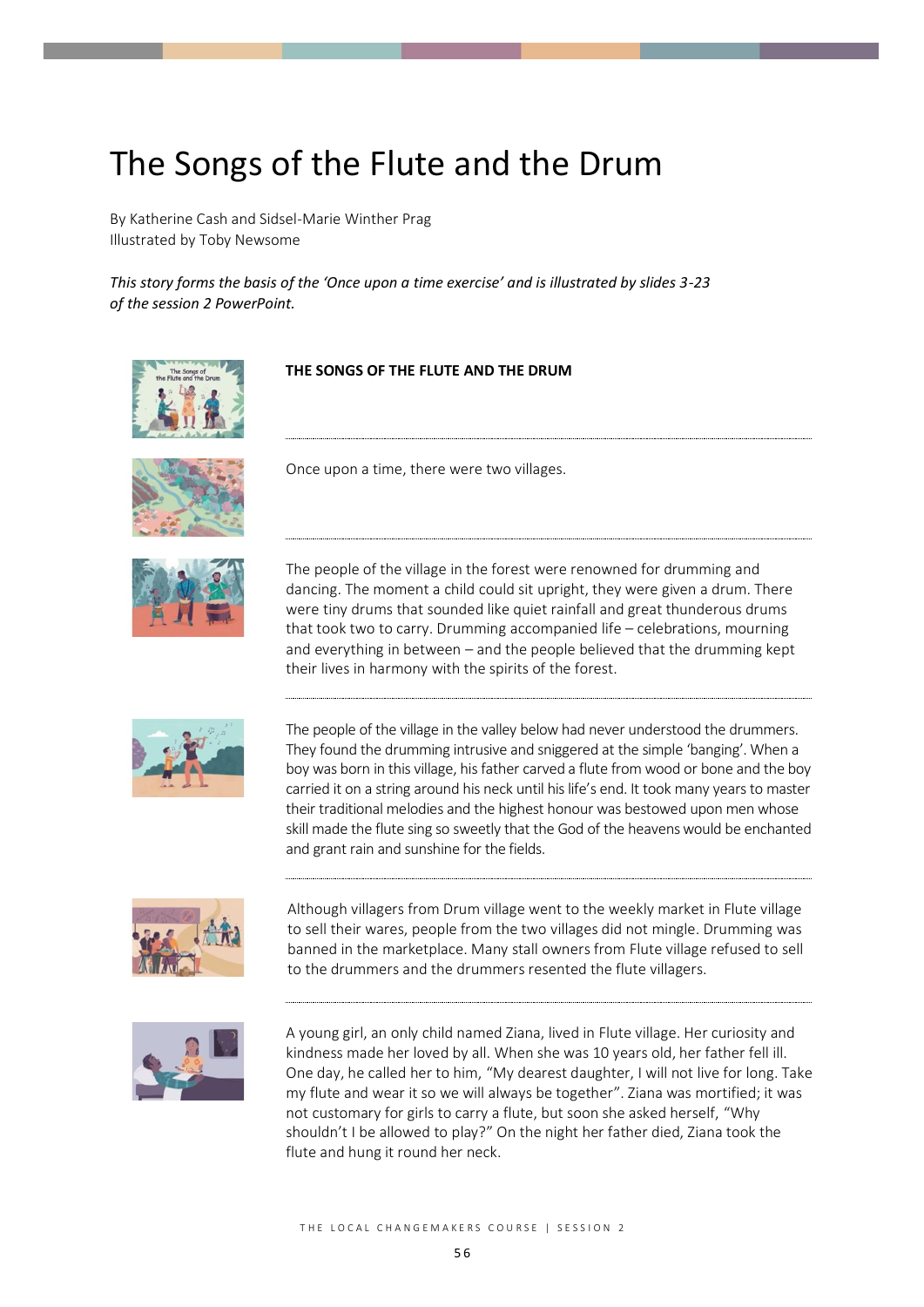

As Ziana grew, she worked hard helping her mother grow vegetables to sell at their market stall. Although she was diligent and kind, people in Ziana's village often sneered at her because she wore the flute. Sometimes they would try to convince her to take it off, but she refused. Whenever she had the chance, Ziana would escape to the forest and play her father's flute.



On one such day, Ziana heard a faint drumming. Curious, she followed the drumbeats through the forest to a clearing, where a young man was drumming and singing, while his sister picked fruit from a tree. Ziana recognised them from the market – they were siblings called Ono and Iris.

Hiding behind the trees, Ziana began to play along on her flute. The song of the flute and the rhythm of the drums danced alongside each other in beautiful music.

When the song finished, Ziana stepped cautiously into the clearing. Ono and Iris were surprised to see a girl with a flute but smiled, realising that she, like them, was not allowed to play her instrument in Flute village. Iris offered Ziana some fruit, and the three chatted and played music until evening fell.



Next market day Ziana saw her new friends in front of the tea stall. The stall owner was yelling at them, "Get away drummer filth!" Ono was angry, but Iris dragged him away. The stall owner's son, who had been pouring tea for Ono, looked ashamed.



Ziana had never thought about the 'No Drummers' signs before. Her heart felt heavy as she realised that she and her mother had never bought anything from the drummers' stalls.

That night Ziana talked to her mum and asked why they never went to the drummers' stalls. "It's better to stick to what you know," her mother replied, but Ziana couldn't understand and kept asking why everyone shouldn't be welcome everywhere and raving about the delicious fruits Ono and Iris sold at their stall. Finally, Ziana's mother agreed to try some of their fruit on the next market day.



Meanwhile in the tea stall owner's house a row had broken out when the owner's son, Brone, questioned his father's treatment of the drummers. The stall owner was one of the most honoured flute players in the village and a proud man. His father and grandfather had been skilled musicians, but his son was a deep disappointment. No matter how hard Brone tried, he could not master even the most basic melody. After years of forced practice and cruel comments, Brone had lost all appreciation for the flute. He felt drawn to the distant rhythm of the drums and dreamed of another life.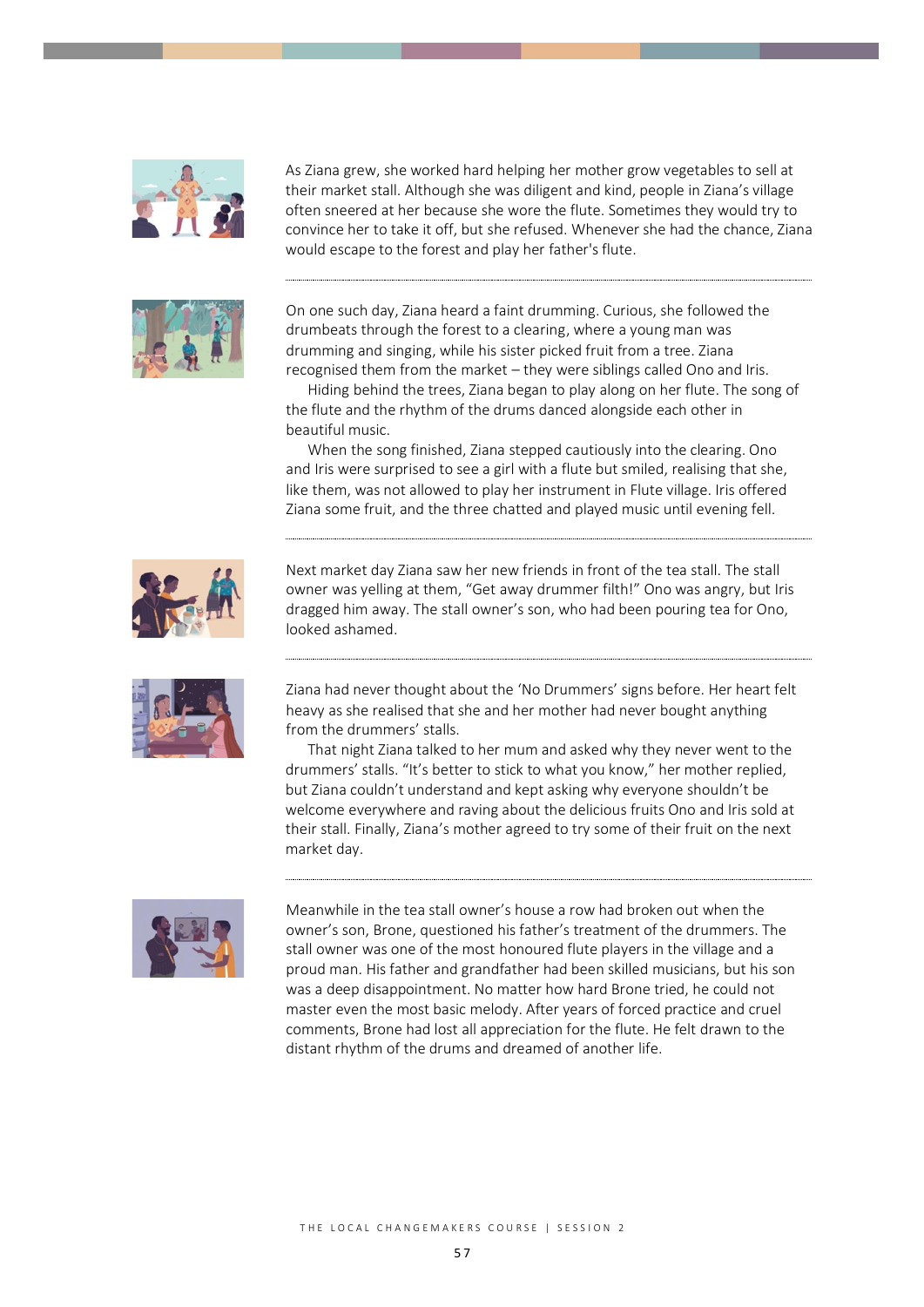



As time went by Ziana, Iris and Ono kept meeting in the forest to play together. They too dreamed – of a time when everyone would be welcome, where drums and flutes could be played openly and where they could play their beautiful music together in the marketplace.

Each week, Ono and Iris would visit Ziana and her mother at the vegetable stall and Ziana's mum would buy fruits and nuts from them. One day, Ono noticed Ziana's mother looking curiously at the drum he carried on his belt.

"This is the laughing drum", Ono said, "Its sound means happiness and the children dance and laugh when I play it". Ziana's mother was fascinated.

Other drummers began to gather around, and Ziana and her mother asked about their drums too. That day, Ziana's mother sold her vegetables very quickly. Some neighbouring stall owners were upset with her for welcoming drummers to their part of the market, but Ziana's mother reasoned that if everyone could buy from each other, they would all be better off.



Next to their stall, an old man was selling spices, but business was bad. Ono suggested putting up a sign saying, "Everyone welcome" to boost trade and painted the sign for the old man, with the image of a drum and a flute.

The old man's sales increased, and slowly other stall owners were convinced. The "Everyone welcome" sign began to appear on stalls owned by drummers and flute players alike. The market thrived.



But all was not well. Brone's father was horrified by the drummers entering his part of the marketplace. He saw them as a threat to the old ways and gathered people who felt the same to tear down the signs and harass the drummers. Tension grew in the marketplace and the market council grew worried.



Brone refused to participate in his father's scheme. Instead, he and the old spice seller spoke to the market council and persuaded them to host a concert for everyone in the marketplace. Perhaps Brone's father and the others might learn to accept the drummers if they could listen to their stories and hear their songs.



Word about the concert spread and people came from afar. The stall owners sold much more than usual that day.

Finally, it was time for the concert. The old spice seller played a beautiful tune on his wooden flute, while his daughter sang a song of gratitude to the God of the heavens for a good harvest. He explained why the song meant so much to him after years of hardship in his youth.

Brone's father raised an eyebrow as he observed the smiles and nods of some of the drummers in the crowd.